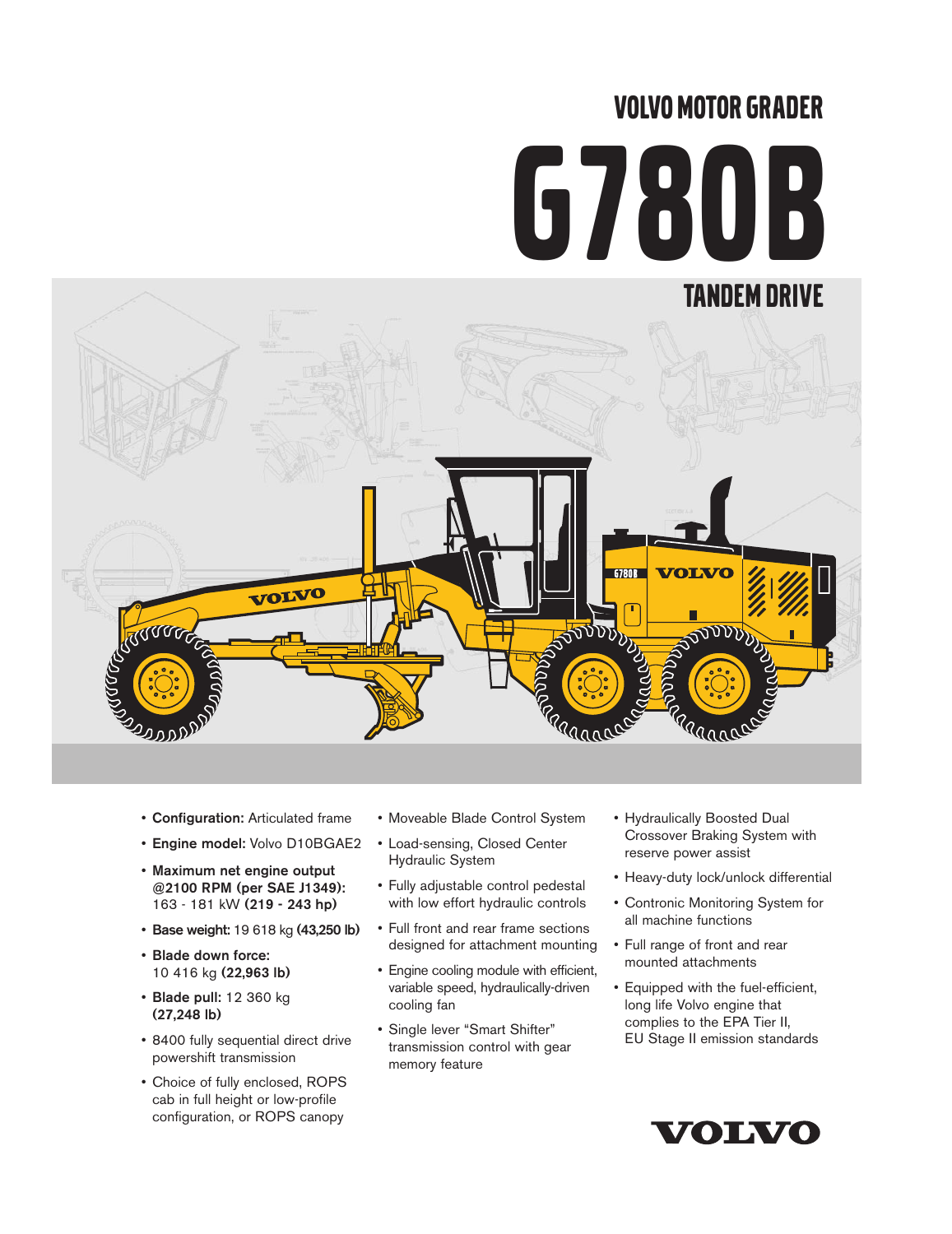

# OPERATING WEIGHT **TRANSMISSION**

Weights shown include full cab with ROPS, all operating fluids and operator.

### Base

| On rear wheels 13 733 kg (30,275 lb) |  |  |  |
|--------------------------------------|--|--|--|

#### Typically equipped operating weight:

includes 20.5 x 25, 12 PR, L-2 tires on 432 mm (17") rims and 4 877 x 787 x 25 mm (16' x 31" x 1") moldboard, front push block and rear mounted ripper.

| Maximum combined capacity  25 401 kg (56,000 lb) |  |  |
|--------------------------------------------------|--|--|
| Maximum weight - front 8 391 kg (18,500 lb)      |  |  |
| Maximum weight - rear. 17 237 kg (38,000 lb)     |  |  |

Weight adjustments for various options are listed at the rear of the brochure.

Note that adding weight and attachments to the base grader may necessitate a tire upgrade since the maximum weight capacity of the tire may be exceeded.

# PRODUCTIVITY **DIFFERENTIAL / FINAL DRIVE**

Blade pull at base weight (no wheel slip, 0.9 traction co-efficient) . . . . . . . . . . . . . . . . . . . . . . . . . . 12 360 kg (27,248 lb) Blade down force

• cutting capability (ISO 7134) . . . . . . . . . 10 416 kg (22,963 lb) Blade down force is the maximum downward force which may be applied at the cutting edge.



# **ENGINE DATA ENGINE DATA**

G780B

Engine complies to EPA Tier II, EU Stage II exhaust emission standard.

Engine cooling system designed with singular cooler installations, and utilizes a highly efficient, variable speed, hydraulically-driven cooling fan.

Engine equipped with a two stage, dual element, dry type air cleaner with exhaust aspirator and service indicator. 24 volt starting and electrical system with 1920 watt (80 amp) brushless alternator with internal voltage regulator. Two heavy-duty, 12 volt maintenance free batteries with 950 cold cranking amps (CCA) and 160 minutes reserve capacity per battery. 1300 CCA batteries available. System includes battery disconnect.



Make/Model . . . . . . . . . . . . . . . . . . . . . . . . . . . . . . . . . . . Volvo 8400

Fully sequential, direct drive, powershift transmission. Engine cannot be started if transmission is in gear. Single lever "Smart Shifter" electronic transmission controller provides self-diagnostics. The flywheel mounted, multi-disc master clutch is oil-cooled and lubricated for long life.

Ground speeds at 2100 RPM with standard tires:

| Forward                                         | Reverse                                         |
|-------------------------------------------------|-------------------------------------------------|
| Gears $km/h$ mph                                | Gears  km/h mph                                 |
| $1 \ldots \ldots \ldots 3, 7 \ldots \ldots 2.3$ | $1 \ldots \ldots \ldots 3, 7 \ldots \ldots 2.3$ |
| 25,11                                           |                                                 |
| $3 \ldots .7,2 \ldots .4.5$                     | $2 \ldots \ldots \ldots 7, 1 \ldots \ldots 4.5$ |
| $4 \ldots \ldots 10.0 \ldots \ldots 6.2$        |                                                 |
| $5 \ldots 14,1 \ldots 8.8$                      | $3 \ldots 14.1 \ldots 8.8$                      |
| $6 \ldots 19.7 \ldots 12.3$                     |                                                 |
| $7 \ldots 27.3 \ldots 17.0$                     | $4.\dots \dots 27.3.\dots \dots 17.0$           |
| $8 \ldots 38,3 \ldots 23.8$                     |                                                 |
|                                                 |                                                 |

Transmission guard is standard equipment and is hinged for easy access.

Perma Lube U joints on the input/output drive shafts.

Make/Model . . . . . . . . . . . . . . . . . . . . . . . . . . . Volvo Twin Bull Gear

Double reduction final drive with an operator controlled lock/unlock differential. Rear axles are induction hardened, supported on double row spherical roller bearings.



Robotically welded, tandem case with internal gusseting for maximum torsional strength. Field proven split ring/flanged sleeve tandem mounting and 25 mm (1") thick inner wall resists flexing from side loading during severe applications.

| Thickness • inner wall $\ldots \ldots \ldots \ldots \ldots \ldots \ldots \ldots$ 25 mm (1.00") |  |
|------------------------------------------------------------------------------------------------|--|
| • outer wall $\ldots \ldots \ldots \ldots \ldots \ldots \ldots$ 19 mm $(0.75")$                |  |
|                                                                                                |  |
| Drive chain pitch 51 mm (2.00")                                                                |  |
|                                                                                                |  |

# ENGINE PERFORMANCE CURVE

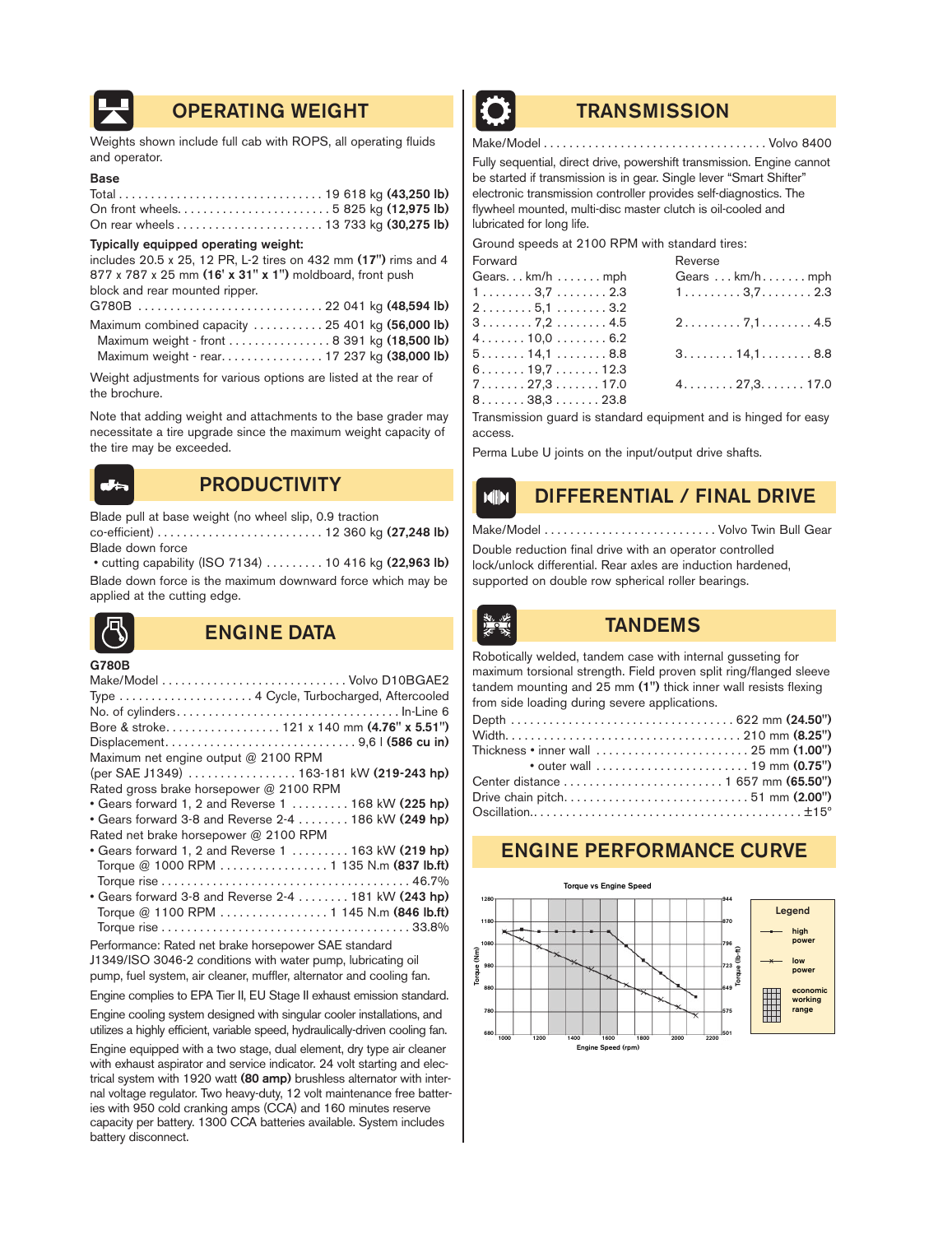



# BRAKES

#### Service Brakes: Foot operated

Fade resistant, hydraulically actuated, wet multiple disc service brakes located at the four tandem drive wheels are self-adjusting, fully sealed and maintenance free. System features cross over dual braking circuits for uniform braking on both sides of the grader. Includes reserve power assist and operator warning system (visual and audible).

#### Parking Brake

Spring applied hydraulic release independent, disc-type parking brake on transmission output shaft and effective on all four tandem drive wheels. Includes visual and audible operator warning system for parking brake on, transmission in gear condition. Transmission will not engage with park brake on.

Braking systems comply to SAE Recommended Practice J1473 OCT. 90, and J1152 APR. 80; ISO 3450-1993-01-28. Volvo uses asbestos-free brake components.



## WHEELS AND TIRES

Tire size. . . . . . . . . . . . . . . . . . . . . . . . . . . . . . . . . . . 16.00 x 24, G-2 Ply rating (PR). . . . . . . . . . . . . . . . . . . . . . . . . . . . . . . . . . . . . . . . . 12 Rim size . . . . . . . . . . . . . . . . . . . . . . 254 mm (10") Three piece rim Bolt-on rims are interchangeable between front and rear.

# FRONT AXLE

Type: Robotically welded steel truss, gusseted for torsional strength, oscillates on a single 76 mm (3") diameter center pivot pin.

| Two 102 mm (4") diameter wheel lean cylinder with lock valve |
|--------------------------------------------------------------|
| are standard equipment.                                      |



## STEERING

Hydrostatic power steering of front wheels incorporating two steering cylinders. Includes reserve power assist and operator warning system (visual and audible), meets SAE J1511 OCT. 90. Minimum turning radius using front axle steering, articulation, wheel lean and unlocked differential

| Articulation lock standard. |  |  |
|-----------------------------|--|--|

## FRAME

Full front and rear frame sections.

Front: Robotically welded box section.

Dual sloped front frame provides excellent forward visibility. Minimum dimensions of box

|                          | Plate thickness $\cdot$ top and bottom $\ldots \ldots \ldots \ldots 38$ mm $(1.5")$ |
|--------------------------|-------------------------------------------------------------------------------------|
|                          |                                                                                     |
| Vertical section modulus |                                                                                     |
|                          |                                                                                     |
|                          |                                                                                     |
|                          | $maximum$ 5 314 cm <sup>3</sup> (324.3 cu in)                                       |
|                          | Linear weight - minimum-maximum  264.9 - 425.3 kg/m                                 |
|                          | $(178.0 - 285.8 \text{ lb/ft})$                                                     |
|                          |                                                                                     |

Rear: Full perimeter frame permits modular powertrain mounting for ease of service and is ideal for attachment mounting. Optional first user lifetime warranty on frame and articulation joint.

Minimum dimensions of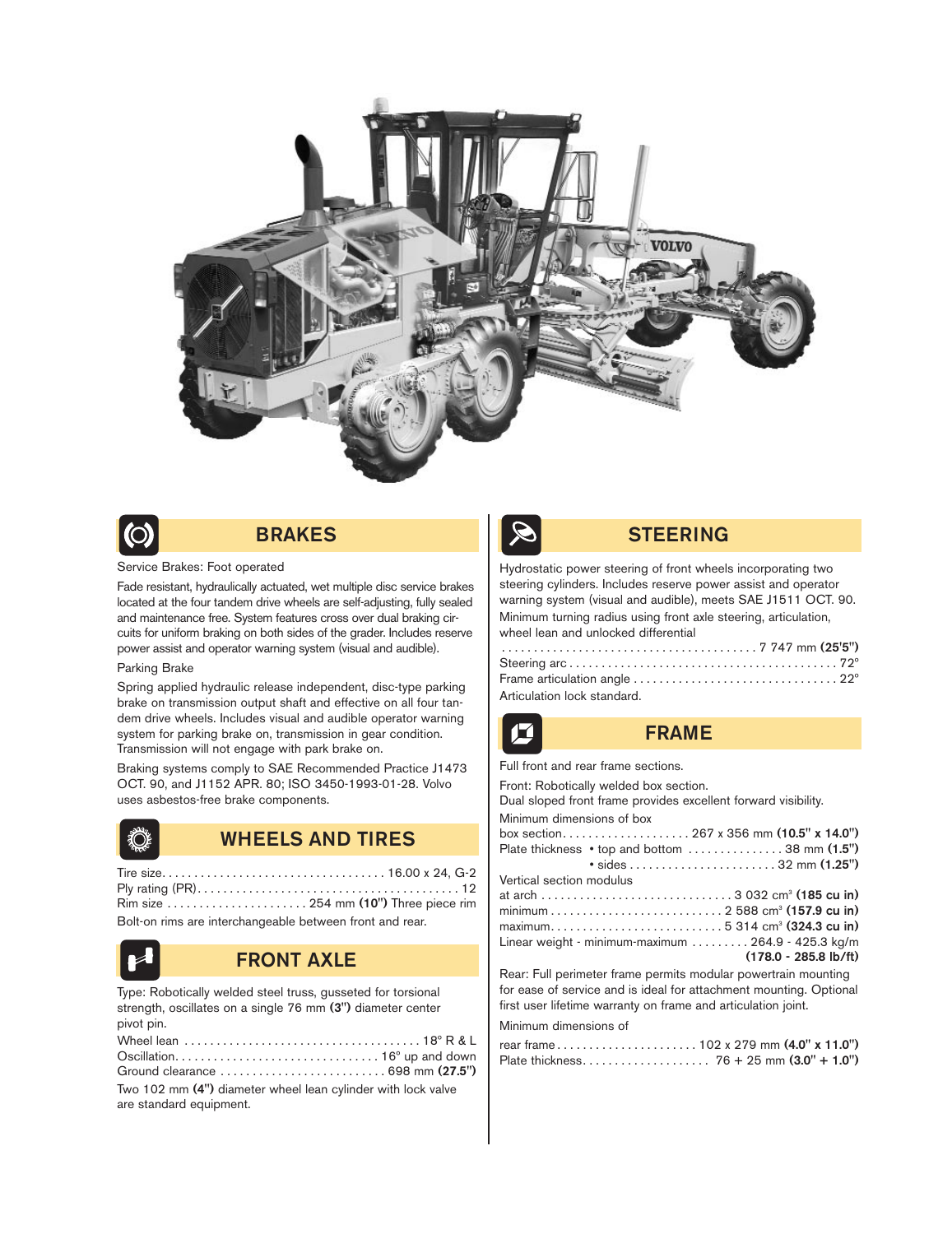

# **ARTICULATION BLADE RANGE**

Twin 127 mm (5") hydraulic cylinders articulate frame 22º right and left. Anti drift lock valve ensures stable operation.



# **CIRCLE**

Hardened teeth, cut on the outside of the circle for maximum leverage and minimum wear.

Circle to drawbar support is provided at 15 points. Five upper circle wear plates, five adjustable clamp plates and five adjustable guide shoes combine to ensure optimum circle support and load distribution. DURAMIDE™ wear plates and bearings at the clamp and guide shoes prevent metal-to-metal contact and provide maximum service life.

DURAMIDE™ is a synthetic bearing material that provides long service life and reduces circle system maintenance requirements. Diameter . . . . . . . . . . . . . . . . . . . . . . . . . . . . . . . 1 692 mm (66.62") Thickness. . . . . . . . . . . . . . . . . . . . . . . . . . . . . . . . . . . . 51 mm (2.0") Adjustable guide shoes . . . . . . . . . . . . . . . . . . . . . . . . . . . . . . . . . . 5 Adjustable clamp plates . . . . . . . . . . . . . . . . . . . . . . . . . . . . . . . . . . 5 Upper circle wear plates . . . . . . . . . . . . . . . . . . . . . . . . . . . . . . . . . 5



# CIRCLE DRIVE

The Volvo dual cylinder Circle Drive System uses direct acting hydraulic power for exceptional turning and holding capability under full load. The Circle Drive System uses hardened drive pinions and is fully protected against impact damage by an overload relief valve as standard equipment.



# DRAWBAR

Fully welded box section. Narrow "T" design permits optimum visibility to the work area. Drawbar ball stud provides an adjustment to compensate for different tire sizes. Blade lift cylinder anchors are straddle mounted on drawbar to provide maximum strength and support. Circle/drawbar is protected against severe impact damage by means of nitrogen charged accumulators plumbed into blade lift cylinders.

Dimensions of



# MOLDBOARD

| Standard moldboard with replaceable end bits               |
|------------------------------------------------------------|
| 4 267 x 787 x 25 mm (14' x 31" x 1")                       |
| Blade material SAE 1050 high carbon steel                  |
| Edge: through hardened 203 x 25 mm boron steel             |
| $(8" \times 1")$                                           |
|                                                            |
|                                                            |
| Slide rails supported with adjustable Za12 (Zinc aluminum) |
| bearings for maximum wear resistance.                      |

## (Dimensions shown with standard moldboard)

## LEFT RIGHT

| Reach outside tires - articulated frame                                                                |
|--------------------------------------------------------------------------------------------------------|
|                                                                                                        |
| Reach outside tires - straight frame                                                                   |
|                                                                                                        |
| Blade slide  673 mm (26.5") 673 mm (26.5")                                                             |
| Circle side shift 762 mm (30") 749 mm (29.5")                                                          |
| Maximum bank sloping angle $\ldots \ldots \ldots 90^\circ \ldots \ldots \ldots \ldots \ldots 90^\circ$ |
| Blade ground clearance $\ldots \ldots \ldots \ldots \ldots \ldots$ 432 mm (17.0")                      |
| Blade cutting depth  838 mm (33.0")                                                                    |
|                                                                                                        |
| Superior blade mobility permits steep ditch cutting angles and                                         |
| back sloping outside overall machine width.                                                            |

CAB AND CONTROLS

#### All controls are located in a 90° arc forward and to the right of the operator. Enclosed cab has a fully adjustable, cloth covered suspension seat as standard and comes with a 76 mm (3") seat belt. Located forward of the operator are the engine oil pressure, coolant temperature and fuel level gauges, transmission gear indicator and a multi-function Contronic monitoring display. Located in the fully adjustable steering pedestal are the following switches: differential lock/unlock, hazard lights, combination turn signal, horn and high beam headlight. Heater and wiper/washer controls (if equipped), lighting and accessory switches are grouped in the operator's right hand console. This console also contains the ignition key and access to the circuit breaker and fuse panel. An accelerator/decelerator foot pedal and slider type hand throttle are standard equipment. Outside mounted rearview mirrors (L&R) and a convex interior mirror are standard. Interior operator noise levels average 75 dB(A) per ISO 6394 (enclosed cab).

### Cab Options

 $\vert \mathbb{A} \vert$ 

- High-capacity heater/air-conditioner c/w adjustable vents, temperature control and variable speed fan
- Lower opening front windows
- Rear windshield wipers and washers
- Lower front window wipers and washers
- Modular, 24 volt radio and cassette player
- Operator Convenience Package included with air-conditioner option (lunch box, steel vacuum bottle, cup holder and ashtray)
- 24 volt to 12 volt converter for electrical accessories or two way radio installations 25 or 60 amp available
- Bubble type slope meter
- Transmission and hydraulic filter restriction warning
- Low hydraulic oil and hydraulic oil temperature indicator
- Speedometer/odometer

### Full height cab with ROPS

#### Inside dimensions

| An optional Low-Profile Cab is available with an inside height |
|----------------------------------------------------------------|
| of 1 575 mm (62"). All Volvo Grader cabs and canopies are      |
| designed to meet or exceed SAE J1040 APR. 88,                  |
| ISO 3471/1-1986(E), and 86/295/EEC ROPS requirements.          |
| The seatbelt is 76 mm (3") wide and meets                      |
| SAE J386 JUNE 93; ISO 6683-1981(E).                            |
|                                                                |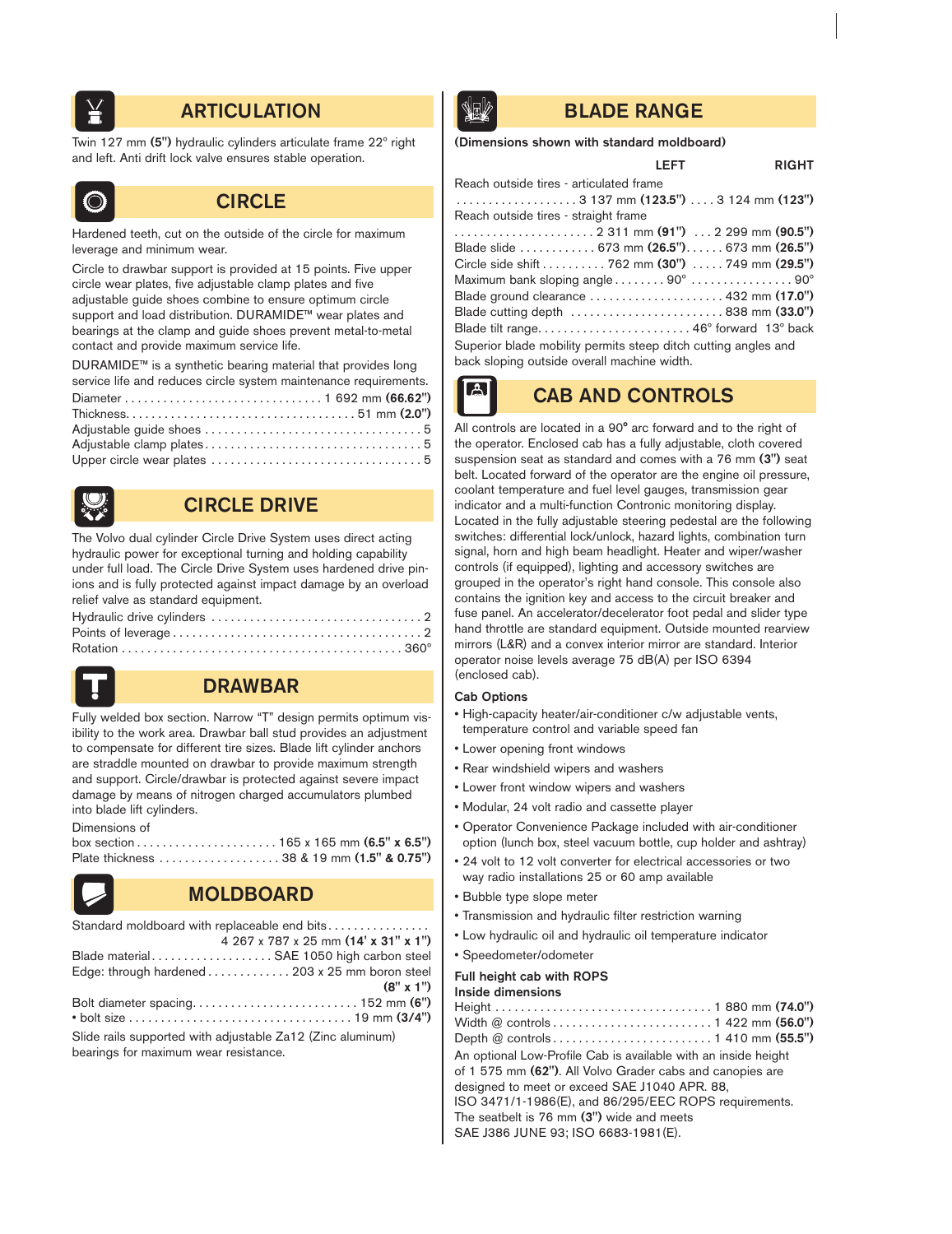#### LOAD-SENSING HYDRAULICS | THE CAPACITIES **A**

Closed Center Hydraulic System senses load requirements and maintains system pressure 24 Bar (350 psi) above the load pressure.

System features industry standard control arrangement complete with low effort, feathering type, short throw levers located on a fully adjustable steering pedestal.

System incorporates lock valves to prevent cylinder drift under load in the following circuits: blade lift, moldboard tilt, circle shift, wheel lean, circle turn and articulation.

Hydraulic system features include axial piston pump, pressure and flow compensated, variable displacement with high output for smooth multi-functioning.

The pump drive shaft is equipped with Perma Lube U joints. Maximum pressure. . . . . . . . . . . . . . . . . . 186 Bar (2,700 psi) Output 2200 RPM . . . . . . . . . . . 0-284 lpm (0-75 U.S. gpm) Filtration . . . . . . . . . . . . . . . . . . . . . . . . 10 micron spin-on type

|                                  | Litres U.S. Gal. |
|----------------------------------|------------------|
|                                  |                  |
|                                  |                  |
|                                  |                  |
|                                  |                  |
|                                  |                  |
| Coolant antifreeze protection to |                  |
|                                  |                  |
|                                  |                  |



# **ATTACHMENTS**

### (Optional unless otherwise stated as standard equipment)

## Snow

| Hydraulic Wing                             |
|--------------------------------------------|
|                                            |
|                                            |
| One Way Snow Plow. 1 065 kg (2,350 lb)     |
| "V" Snow Plow                              |
|                                            |
| • 3 042 mm (10') 1 202 kg (2,650 lb)       |
|                                            |
| Earth                                      |
| Dozer Blade                                |
|                                            |
| • 2 438 mm (8')  1 188 kg (2,620 lb)       |
|                                            |
|                                            |
| Ripper/Scarifier, rear 1 306 kg (2,880 lb) |

# Dimensions with standard equipment

All dimensions are approximate